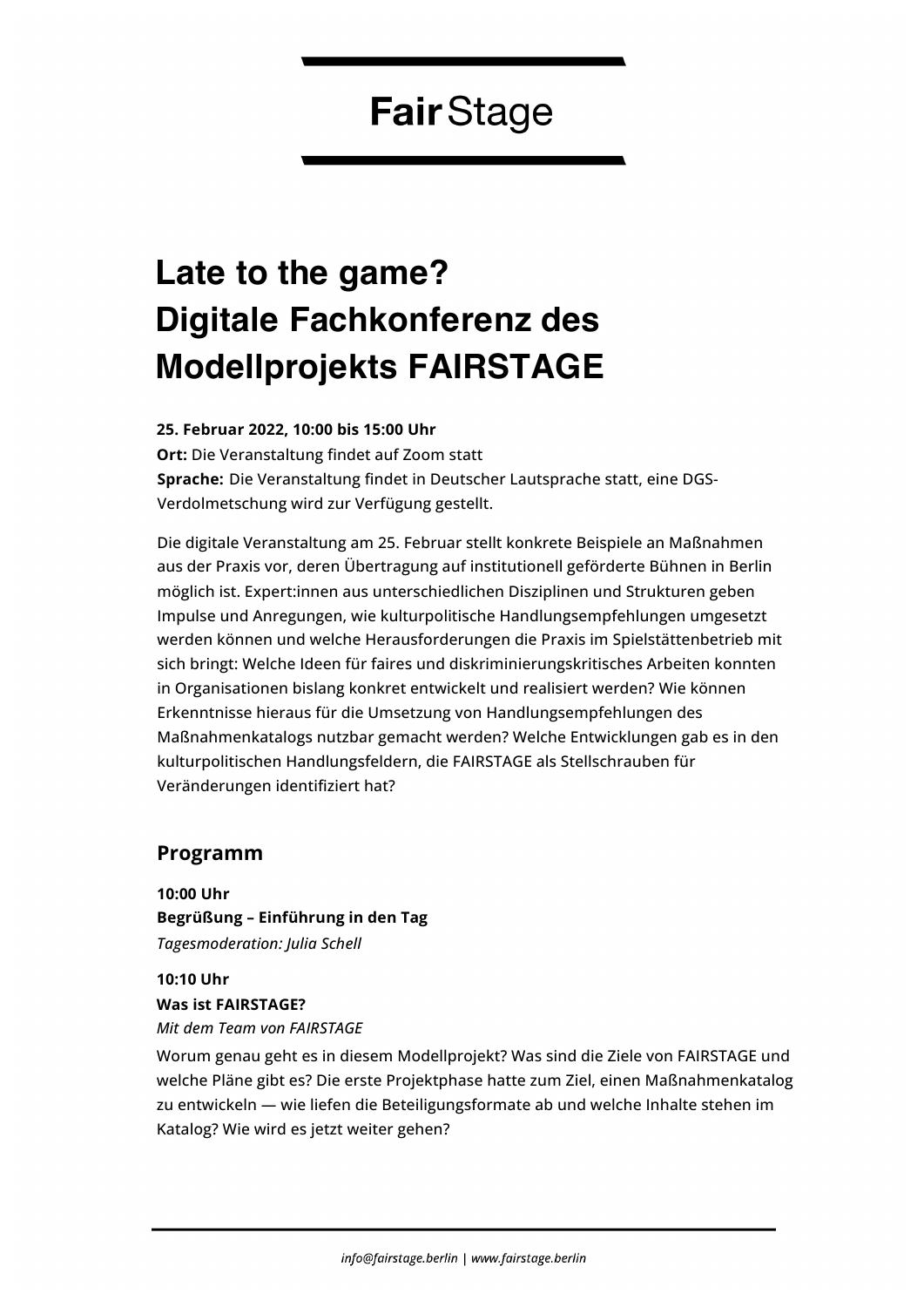# **FairStage**

#### **10:30 Uhr**

# **Nach dem Status quo: Gesprächsrunde über kollektive Leitungen und Mitbestimmungsmodelle**

*Mit Michelle Akanji (Gessnerallee), Sophie Kara-Ebner (Nationaltheater Mannheim), Sasha Davydova (Berliner Ringtheater), Christina Schulz (Theater an der Parkaue) Moderation: Tran Thu Trang* 

Das Panel befasst sich Beispielen aus der Praxis zu Transformationsprozessen an Spielstätten: Wie wurden konkret bestimmte Versuche für diskriminierungskritische und gute Arbeitsbedingungen in Strukturen erprobt? Was lief gut, wo gibt es Herausforderungen? Was können institutionell geförderte Sprechtheater für ihre praktische Arbeit mitnehmen?

#### **11:45 Uhr: Pause**

#### **12:15 Uhr**

## **Good Practice aus der Nachbarschaft: Impulsvorträge für Handlungsansätze außerhalb von Kulturinstitutionen**

*Mit Lena Prabha Nising (Co-Leitung des Projektfonds Urbane Praxis),* 

*Charlotte Koppenhöfer (Organisationsentwicklerin)* 

Wir laden Expert:innen aus verschiedenen Bereichen ein, um ihre Ideen und Vorschläge aus unterschiedlichen Disziplinen vorzutragen. Sie vermitteln Wissen über Themen wie diversitätssensible Einstellungsverfahren, "Neues" Arbeiten und Organisationsentwicklung.

#### **13:15 Uhr: Pause**

#### **14:00 Uhr**

# **Kulturpolitische Stunde: Diskussion über Handlungsfelder für die Berliner Kulturpolitik**

*Mit Sandrine Micossé-Aikins (Diversity Arts Culture), Janina Benduski (LAFT Berlin) und Marie Senf (ensemble-netzwerk)* 

#### *Moderation: Elena Philipp*

Akteur:innen aus Kulturpolitik und Interessenvertretungen sprechen in diesem Panel über politische Vorhaben und konkrete Handlungsfelder des Maßnahmenkatalogs: Im aktuellen Koalitionsvertrag werden konkrete Ziele wie bspw. transparente Verfahren zur Berufung und Begleitung von Leitungspositionen, die Überarbeitung der Konzeptförderung für freie Spielstätten oder eine diskriminierungssensible und diversitätsorientierte Entwicklung der Senatsverwaltung für Kultur und Europa benannt. Wie sollen diese nun umgesetzt werden? Welche Schritte stehen darüber hinaus an?

#### **15:00 Uhr: Verabschiedung**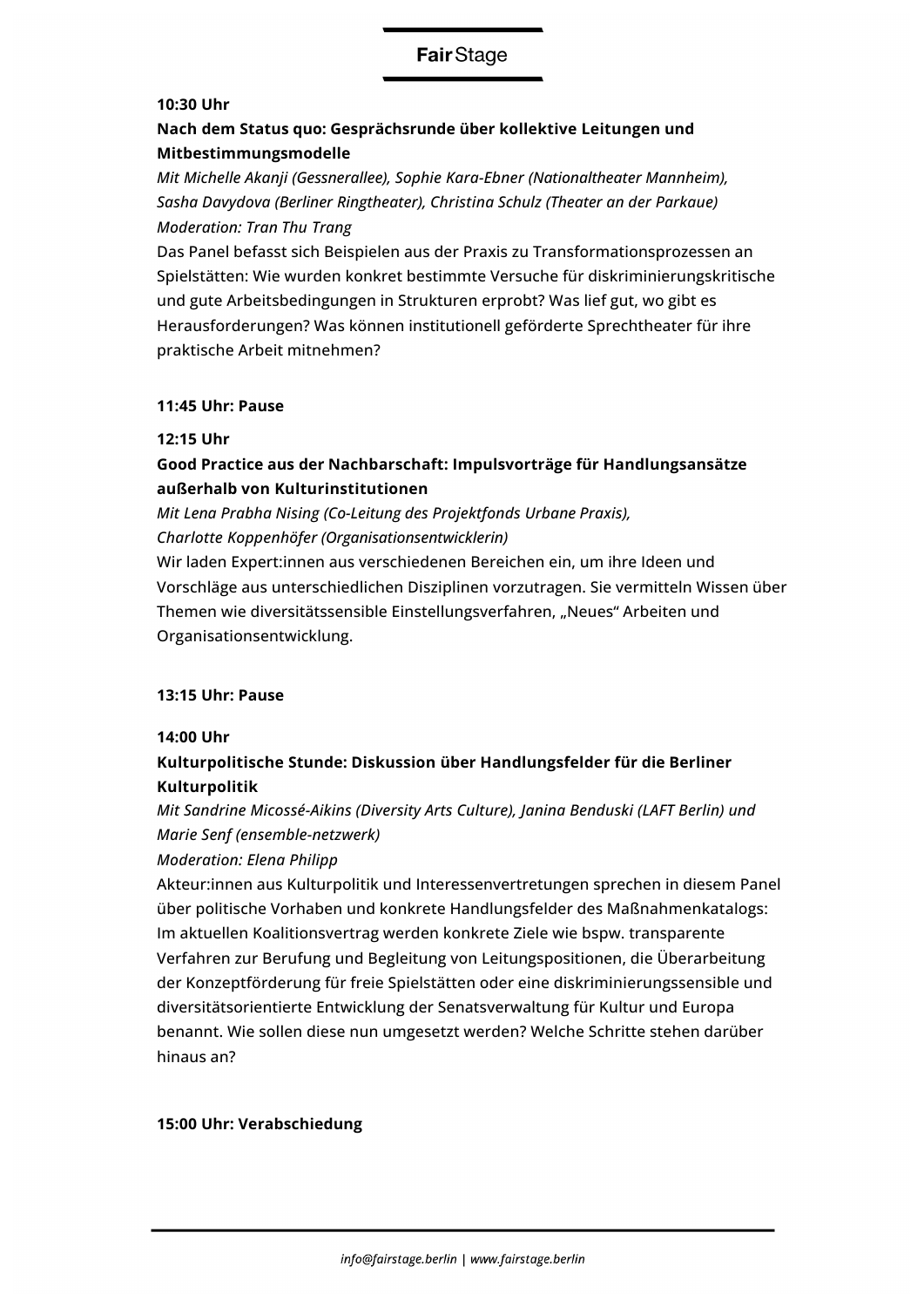#### **Weitere Informationen und Anmeldung:**

Eine DGS-Verdolmetschung ist gewährleistet. Für weitere Bedarfe bezüglich Barrierefreiheit bei der Veranstaltung und Fragen steht das Projektteam per Email zur Verfügung: info@fairstage.berlin.

Ansprechpartner:innen sind: Fatima Çalışkan (Projektkoordination) und Angelika Schmidt (Produktionsleitung).

**Eine Anmeldung ist bis zum 24.02.2022 unter der genannten Email-Adresse möglich.** Bitte teilen Sie uns hierfür Ihren Namen und ggf. Ihre Institution sowie Bedarfe bezüglich Barrierefreiheit bei der Veranstaltung mit.

Das Modellprojekt FAIRSTAGE ist eine gemeinsame Initiative von Diversity Arts Culture, ensemble-netzwerk und LAFT Berlin, gefördert durch die Senatsverwaltung für Kultur und Europa.



**Diversity Arts Culture** 







www.fairstage.berlin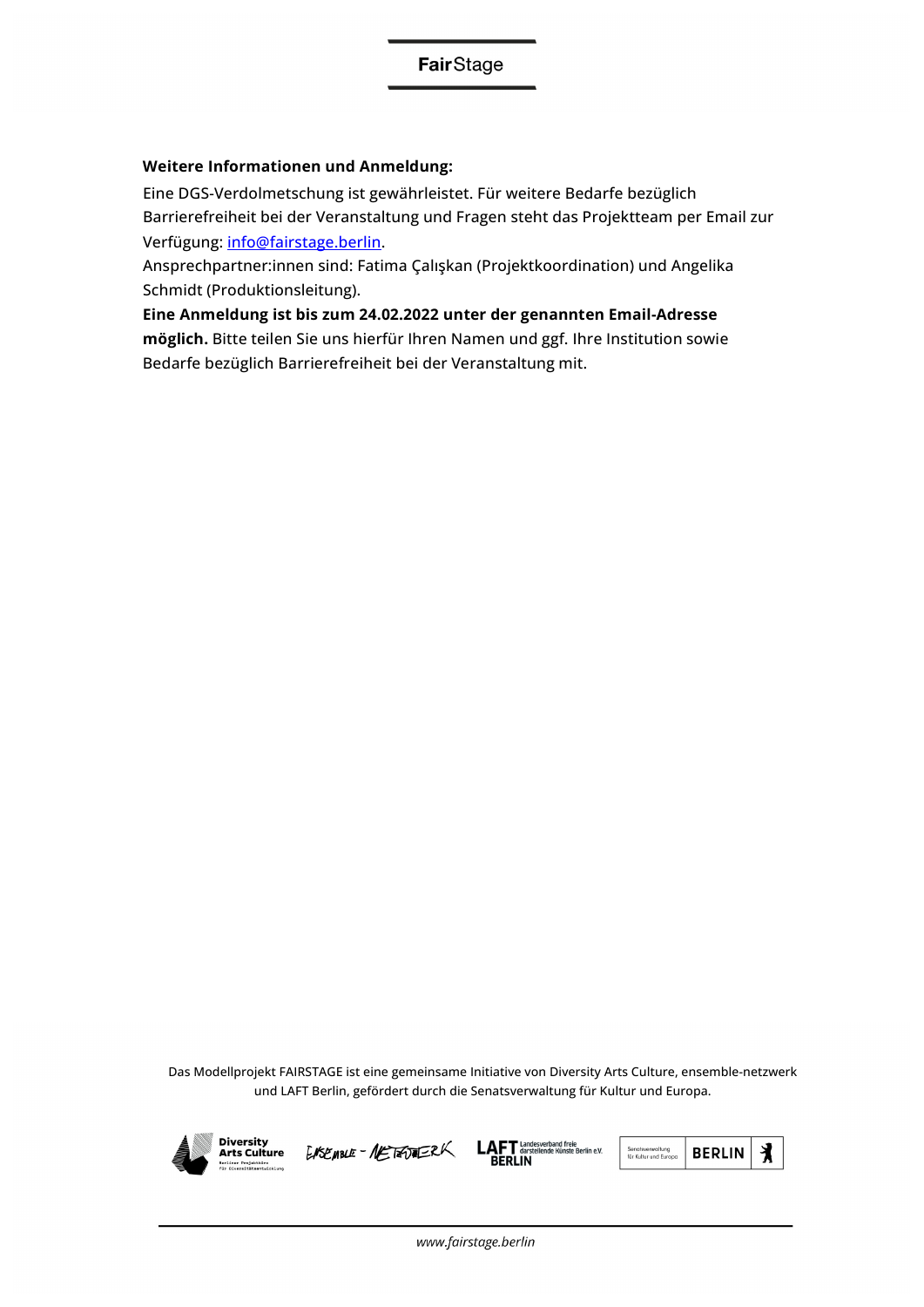# **FairStage**

# **Late to the Game? The First Digital Symposium of the Pilot Project FAIRSTAGE**

**February 25, 2022, 10:00 am to 3:00 pm**

**Location**: The event will take place on Zoom

**Language:** The event will take place in German spoken language and interpretation into German sign language (DGS) will be provided.

The digital event on the 25th of February is intended to provide specific examples of the measures on the basic of practical experiences that can be transferred to institutionally funded theaters in Berlin. Experts from a variety of disciplines and structures will provide ideas and suggestions for how culturally policy recommendations for action can be realized and what challenges can arise in the praxis of operating a theatrical venue: which ideas for fair working conditions free from discrimination have already been able to be specifically developed and realized in organizations up until now? How can the knowledge gained from these be made usable for the implementation of recommendations for action from the list of measures? What developments have there been in cultural policy fields of action that FAIRSTAGE has identified as adjustment points for changes?

# **Schedule of Events**

**10:00 am Official Welcome – Introduction to the Day** *The event is moderated by: Julia Schell*

**10:10 am What is FAIRSTAGE?** *With the FAIRSTAGE team*

What exactly is this pilot project dedicated to? What are the goals of FAIRSTAGE and what plans are there? The first phase project had the goal of developing a list of measures – how did the participatory processes go and what contents are included in the list? How will the project continue now?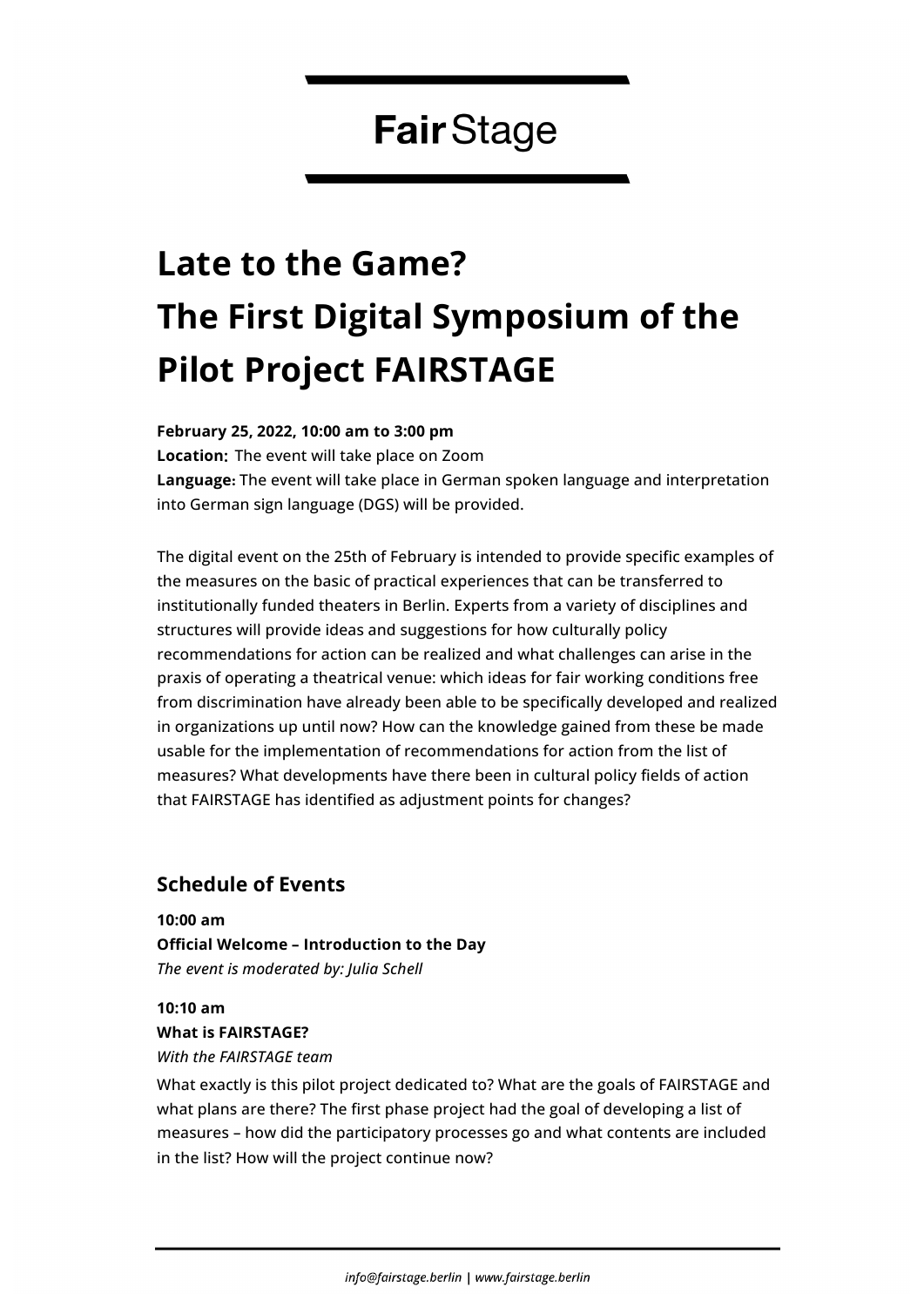#### **10:30 am**

# **After the Status Quo: Discussion Panel on Collective Leadership and Models for Joint Decision Making**

*With Michelle Akanji (Gessnerallee), Sophie Kara-Ebner (Nationaltheater Mannheim), Sasha Davydova (Berliner Ringtheater), Christina Schulz (Theater an der Parkaue) Moderated by: Tran Thu Trang* 

This panel discussion will deal with examples from practical experiences involving transformation process- es at performance venues: How are specifically determined attempts for discrimination-critical and good working conditions in structures tested out? What has worked well and where are there challenges? What can institutionally funded spoken word theaters take along from these examples for their practical work?

#### **11:45 am: Break**

#### **12:15 pm**

### **Good Practice from the Neighborhood: Keynote Speeches for Approaches to Actions Outside of Cultural Institutions**

*With Lena Prabha Nising (co-director of the Projektfonds Urbane Praxis), Charlotte Koppenhöfer (organizational developer)* 

We are inviting experts from a variety of areas to present their ideas and suggestions from different disciplines. They will share knowledge regarding topics such as hiring processes that are sensitive to the topic of diversity, "new" work and organizational development.

#### **1:15 pm: Break**

#### **2:00 pm**

### **Cultural Policy Hour: Discussion About Fields of Action Within Berlin**!**s Cultural Policy**

*With Sandrine Micossé-Aikins (Diversity Arts Culture), Janina Benduski (LAFT Berlin) and Marie Senf (ensemble-netzwerk)* 

#### *Moderated by: Elena Philipp*

Representatives from the field of cultural policy and advocacy groups speak in this panel about their politi- cal goals and specific fields of actions within the list of measures: in the current governing coalition agree- ment for the state of Berlin, specific goals such as, for example, transparent processes for the appointment and accompaniment of leadership positions, the revision of the *Konzeptförderung* program for independent performance venues or a development of Berlin's Senate Department for Culture and Europe that is sensi- tive to discrimination and oriented toward diversity are named. How should these goals now be realized? What steps are planned beyond them?